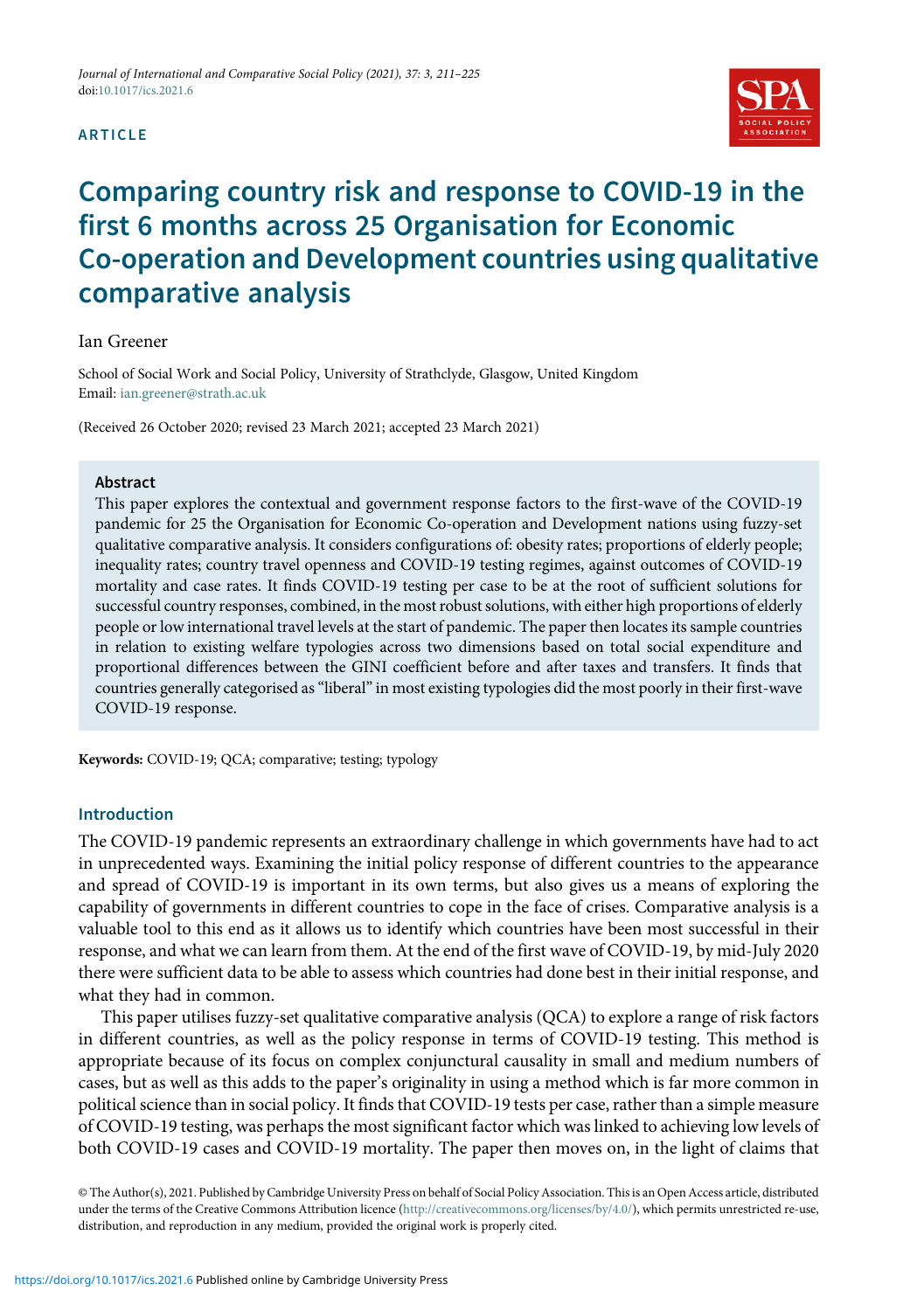particular types of government have done better than others in confronting the virus, to explore existing typologies of health and welfare systems, to see what we can learn from existing typologies of health and welfare, deriving two dimensions based on total social expenditure and the difference between market income GINI and income GINI after transfers. Locating countries across these two dimensions complements the QCA solutions, giving additional analytical depth and helping to better explain cases which appear "deviant" in terms of their causal factors or location in the typology.

# **Background**

Considering how different countries responded to the COVID-19 pandemic gives us key insights into their governments' capacity to react to new global challenges. In the context of the pandemic itself, crossnational studies have the potential to help understand the inter-relationships between country-based COVID-19 risk factors, and the testing regimes they have introduced, allowing us to see whether there are patterns in the data that relate to the occurrence of COVID-19 cases and/or COVID-19 mortality. Performing this analysis also gives us the means of categorising countries in terms of these factors and their relative success, as well as exploring how these categories might relate to existing welfare and health typologies.

Because of the novelty of the pandemic, and the relatively standard international datasets that are available, not all the relevant factors relating to governmental response are easily measurable, with countries making different choices around the timing and severity of lockdown restrictions, the use and scale of test and trace regimes, whether quarantine has been imposed on the most vulnerable and on international visitors, on widespread hygiene measures including the use of masks and protective equipment have put in place, and a range of other possible factors. Projects such as the Oxford "Coronavirus Government Response Tracker"<sup>1</sup> attempt to measure these factors (and others), but are still in their early stages of development. However, there are COVID-19 risk factors which are covered in established datasets exist and which can form the basis of an analysis.

In considering how well (or badly) different countries have met the challenge that COVID-19 has brought, it is useful to differentiate contextual factors which appear to contribute to COVID-19 mortality and COVID-19 cases from those which are about their government's response. Obesity appears to be a risk factor in raising COVID-19 mortality rates, but it less clear whether it is also a factor in contracting the virus (Hastie et al., [2020\)](#page-13-0). People in minority groups appear to have an increased risk of COVID-19 mortality, but it is unclear whether this is increased risk based on other contextual factors such as poor housing or social deprivation, which may also be causes of COVID-19 spread as well (Kirby, [2020\)](#page-13-0). There is also good evidence for treating this topic intersectionally, especially in relation to factors such as inequality (Ragin & Fiss, [2016](#page-13-0)).We also know that people with a range of existing health conditions are especially vulnerable to COVID-19, hence the widespread use of isolation strategies for this group since the outbreak of the virus, and beyond this, there is clear evidence that the elderly in care homes have been especially affected by the virus (Chor, [2020](#page-13-0)). After 6 months, at the end of the "first wave" for most countries, it was possible to identify which countries were best at minimising infections and mortality in the first wave of the pandemic, and what they had in common. Although there were differences in the method of measuring COVID-19 cases and mortality between countries, there was sufficient in common between those measures to develop a sense of which countries had responded to this new challenge most effectively.

An Economist Intelligence Unit report published on 17 June 2020 (Economist Intelligence Unit, [2020\)](#page-13-0), attempted to pull together measurable risk factors, including obesity prevalence, alongside share of population aged 65+ (both in line with existing research above), but also added an index of international arrivals to explore the relative openness of each country to infection from abroad, and

<sup>1</sup> <https://www.bsg.ox.ac.uk/research/research-projects/coronavirus-government-response-tracker>.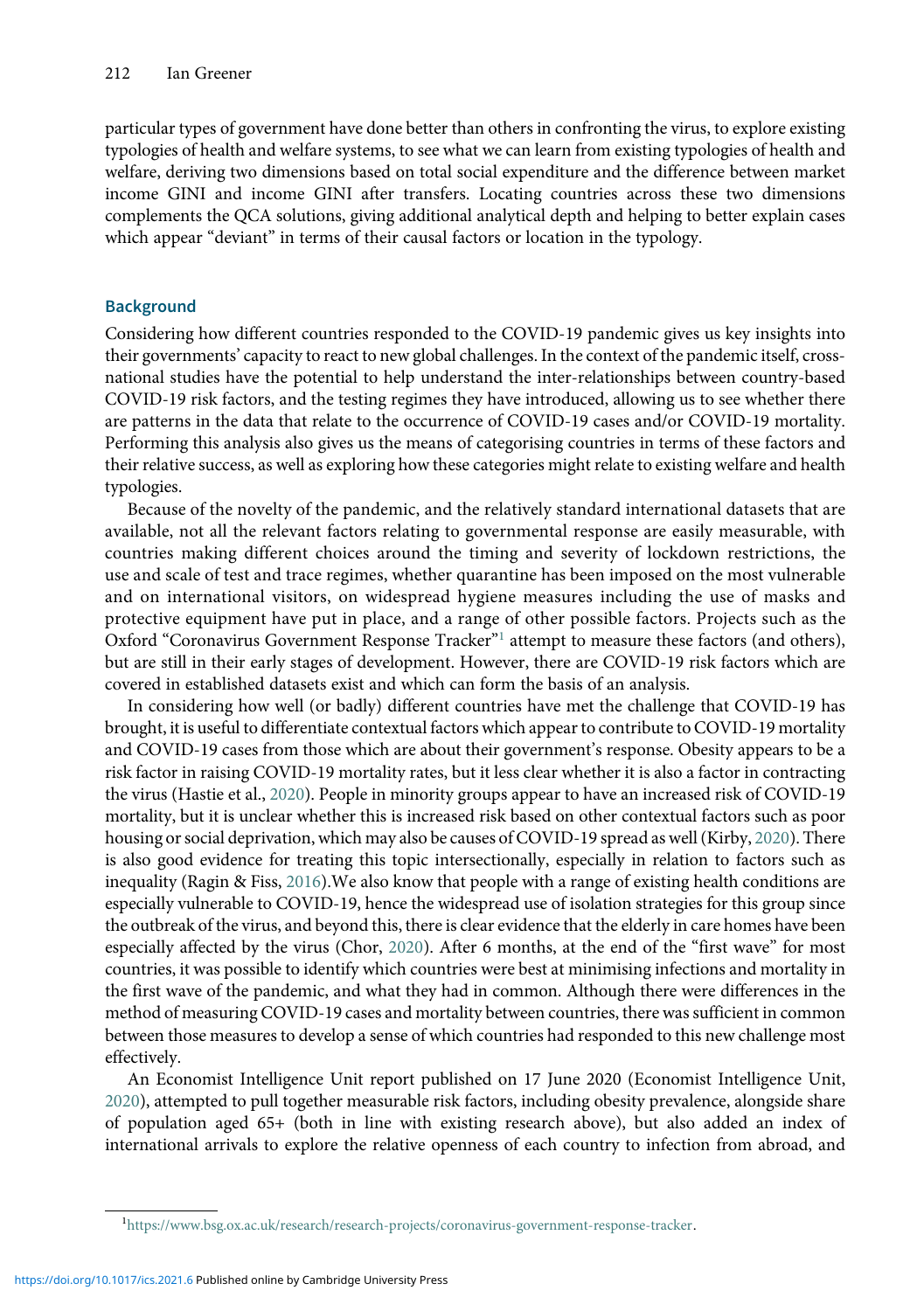from home citizens returning from overseas. This additional factor is an important addition to COVID-19 research as it gives us a sense of the initial travel-based risk different countries faced at the beginning of the crisis.

Beyond the factors directly related to COVID-19, the widespread societal response necessary to mitigate the virus' worse effects has led to calls for wider assessments of the kinds and types of government we have in place, and to calls for a "return" to social democracy to counter the wider societal problems the virus has exposed (Johnson, [2020\)](#page-13-0). This raises the question of whether the countries which have managed COVID-19 better than others fit within any welfare or health groups or clusters that exist in the present literature. The classic typology for welfare systems is provided by Esping-Andersen ([1990\)](#page-13-0), but has created a vast literature (Powell & Barrientos, [2011\)](#page-13-0), who produce an excellent summary, as does Bambra ([2007](#page-13-0)). In addition, comparative studies of health systems alone come especially from the work of Wendt (eg. Reibling, Ariaans, & Wendt, [2019](#page-13-0); Wendt, [2009\)](#page-14-0).

Against this background, the paper seeks to ask three inter-related research questions:

What patterns of national risks and measurable policy responses seem to lead to low cases and low mortality? Are there key factors which appear to be causally linked to both cases and mortality? Did particular types of welfare or health systems perform better in dealing with the challenge of COVID-19 during its first wave than others?

#### Method

The first stage of the research was to gather a dataset based on key factors which were highlighted in existing COVID-19 research. OECD measures of obesity rates, and elderly population proportions (defined in terms of 65+ in the OECD measure) were used. To measure the degree of openness of countries to international visitors, in line with the Economist Intelligence Unit study, international arrivals per population data from the World Bank was then collected. The post-transfers GINI income coefficient from the OECD was then added to capture the extent to which inequality varies between countries. This measure is generally regarded as a robust measure in comparative studies of the social determinants of health (Marmot, [2015](#page-13-0)). Given the intersectional importance of inequality in relation to mortality and the risk factors for ethnic minority groups, exploring the importance of this factor in the data were clearly crucial.

The proportions of obese and elderly people, along with the index of international travel and the GINI factor represent key contextual factors which governments have to confront in dealing with COVID-19. However, it is also important to measure the policy response to the virus. To assess this total COVID-19 testing (per thousand people) was incorporated into the dataset, especially given the World Health Organisation (WHO)'s emphasis on this factor in first-wave COVID-19 (WHO, [2020](#page-14-0)). Counts of tests performed was found to be inadequate as a factor alone because some countries have been relatively unaffected by the pandemic and have, as a consequence, done relatively little testing but still been successful in terms of their outcome measures. To resolve this, a ratio between total COVID-19 tests and total COVID-19 cases was constructed, with the reasoning being that the need for testing was determined at least in part by the extent of infection in a population. This factor overlooks the precise timing of the tests, which is clearly important, but gives an insight into the infrastructural capacity of country to respond to COVID-19 by July 2020. The assumption was the higher the ratio of tests to cases, the more robust the country's testing infrastructure, and seems to be borne out as important in research from Italy and China (Romagnani et al., [2020](#page-13-0)).

In assessing how well (or poorly) countries have responded to COVID-19, excess mortality figures probably represent the gold standard measure, but the availability of comparable excess mortality figures is limited. Instead, the best available COVID-19 deaths per million were taken,<sup>2</sup> accepting that this

<sup>&</sup>lt;sup>2</sup><https://ourworldindata.org/coronavirus> i**s an excellent source with figures from there being cross-checked against those** reported by the World Health Organization.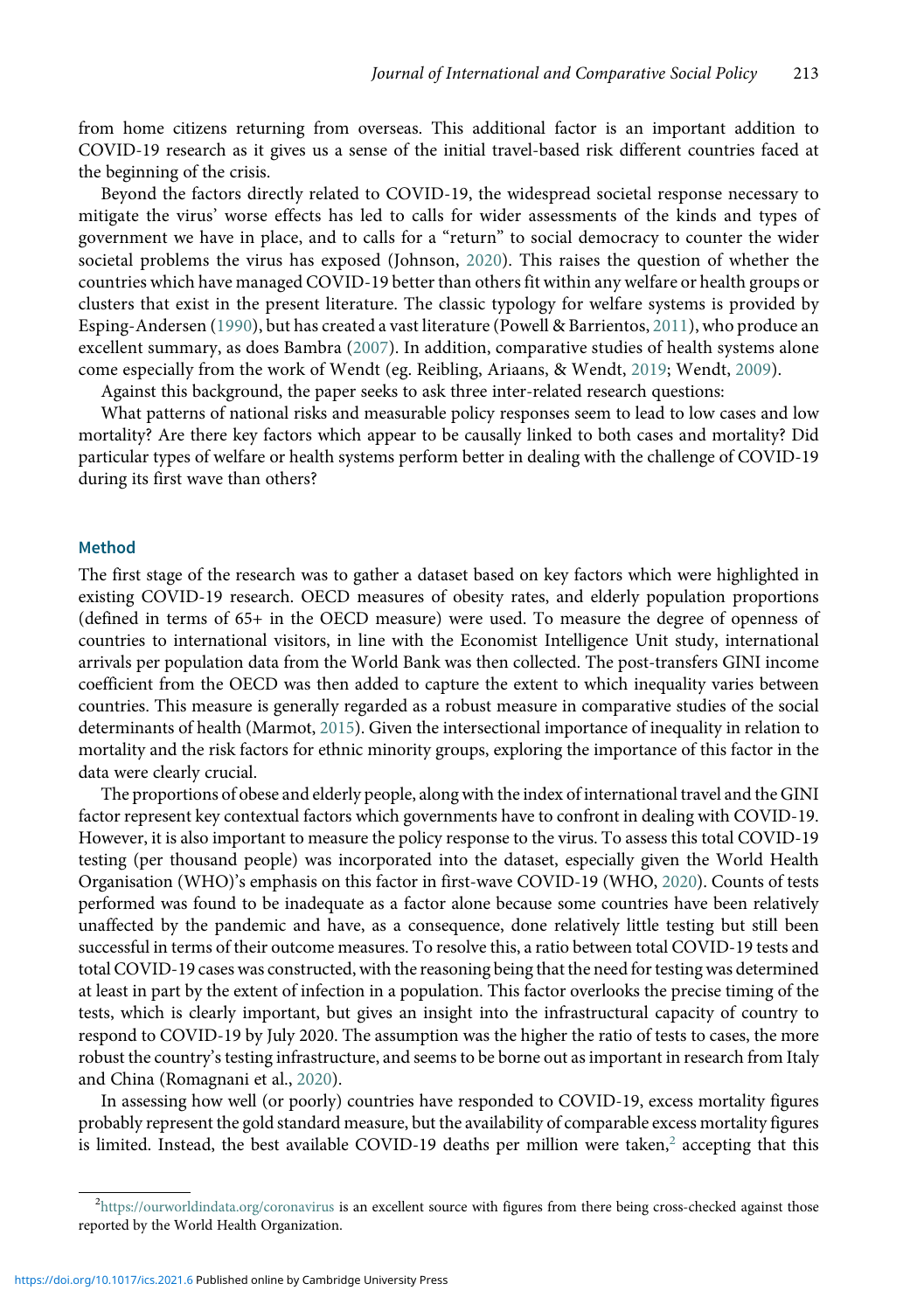measure is subject to some cross-national variation in measurement. However, even with some error, the mortality figures allowed us to identify countries which have done comparatively well or poorly. The date for all COVID-19 measures was 15 July 2020 – which was nearly 6 months after the WHO formally declared the virus to represent a pandemic on 30 January, and so a good time to assess the "first wave" response to the pandemic by the countries included in the sample here. At that point, there had been a stabilisation of case and mortality rates for most countries in the sample.

In addition to COVID-19 mortality, a second outcome measure based on COVID-19 cases (rather than deaths) per million population was taken. As with COVID-19 mortality, these numbers were again subject to some variations in testing regimes in different countries, as well as to variations in reporting (France have to be omitted, eg. due to not updating their figures). Using COVID-19 cases as an outcome measure, and as part of the measure of tests per case introduced a danger of duplication, but had an  $r$ of 0.04 only for the uncalibrated data, and 0.10 for the calibrated data, suggesting there was little relationship between the two measures.

The standard way of exploring country-level numerical data systematically would be through the use of macro-comparative quantitative methods (Babones, [2013\)](#page-13-0). However, the dataset constructed here led to the use of a different technique, that of QCA, which is less used in social policy analysis, but with some notable exceptions (Haynes, Banks, & Hill, [2013](#page-13-0); Kuhner, [2015](#page-13-0)). There are a number of reasons for the choice of QCA. First, standard statistical data depend on the variables included being substantially independent of one another. However, this is almost impossible to achieve in macro-comparative work because of regional relationships and shared histories between countries. In addition, there are likely to be a range of different routes to a good COVID-19 response rather than a single best combination of factors (Capano, Pritoni, & Vicentini, [2019](#page-13-0)), and this equifinality is difficult to assess using standard statistical methods based on linear models which assume what Ragin ([2008](#page-13-0)) calls "net effects." The paper's solutions (presented below) include complex conjunctural causation expected which would be almost impossible to account for in terms of statistical interactional effects.

As data could be credibly represented across a range of calibrated scales, the fuzzy-set version of QCA was chosen and examined using enhanced standard analysis (Schneider & Wagemann, [2012\)](#page-14-0). First, necessary conditions (those which are nearly always present in the outcome) were first looked for across the range of causal factors and outcome under investigation. Truth tables were then constructed with an initial consistency threshold of 0.8, but exploring different levels to explore the difference that this made to solution terms. Contradictory simplifying assumptions (including the inverse of necessary conditions, where they were found) were excluded from counterfactual truth table rows and so from sufficient solution terms. Finally, sufficient solutions (those where causal factors nearly always are linked to outcomes) were calculated. The solutions presented below are, again in line with enhanced standard analysis, the "intermediate" versions which include directional (theoretical) assumptions about counterfactual truth table rows, all of which are explained in the relevant solution section. Where they add to understanding, the conservative and parsimonious solutions are also mentioned in comparison. All analyses were conducted in the QCA package in R (Dusa, [2018\)](#page-13-0) with the code and data available in the Supplementary Appendix.

A sample of 25 countries could be constructed from the available data with those countries also have strong representation in different welfare typologies, allowing an exploration of how well the results fit within the most significant categorisation of such systems. The "raw" data for the paper are presented in [Table 1](#page-4-0) with the causal factors (from left to right) being OBESITY (OECD obesity rate), INTARPOP (international arrivals per population), ELD (OECD proportion of people 65+), GINI (OECD income GINI coefficient), COVID-19TEST (total COVID-19 tests per thousand people), COVID-19M (COVID-19 mortality rate per 1M) and COVID-19CASE (total COVID-19 cases per 1M people).

Before data can be analysed using fuzzy-set QCA, they must first be calibrated onto a scale between 0 (no set membership) and1 (full set membership) with 0.5 representing a point of indeterminacy. Ideally, this is achieved in relation to an external benchmark, and this was achieved in relation to factors extensively used in existing research, such as the GINI coefficient through comparison with existing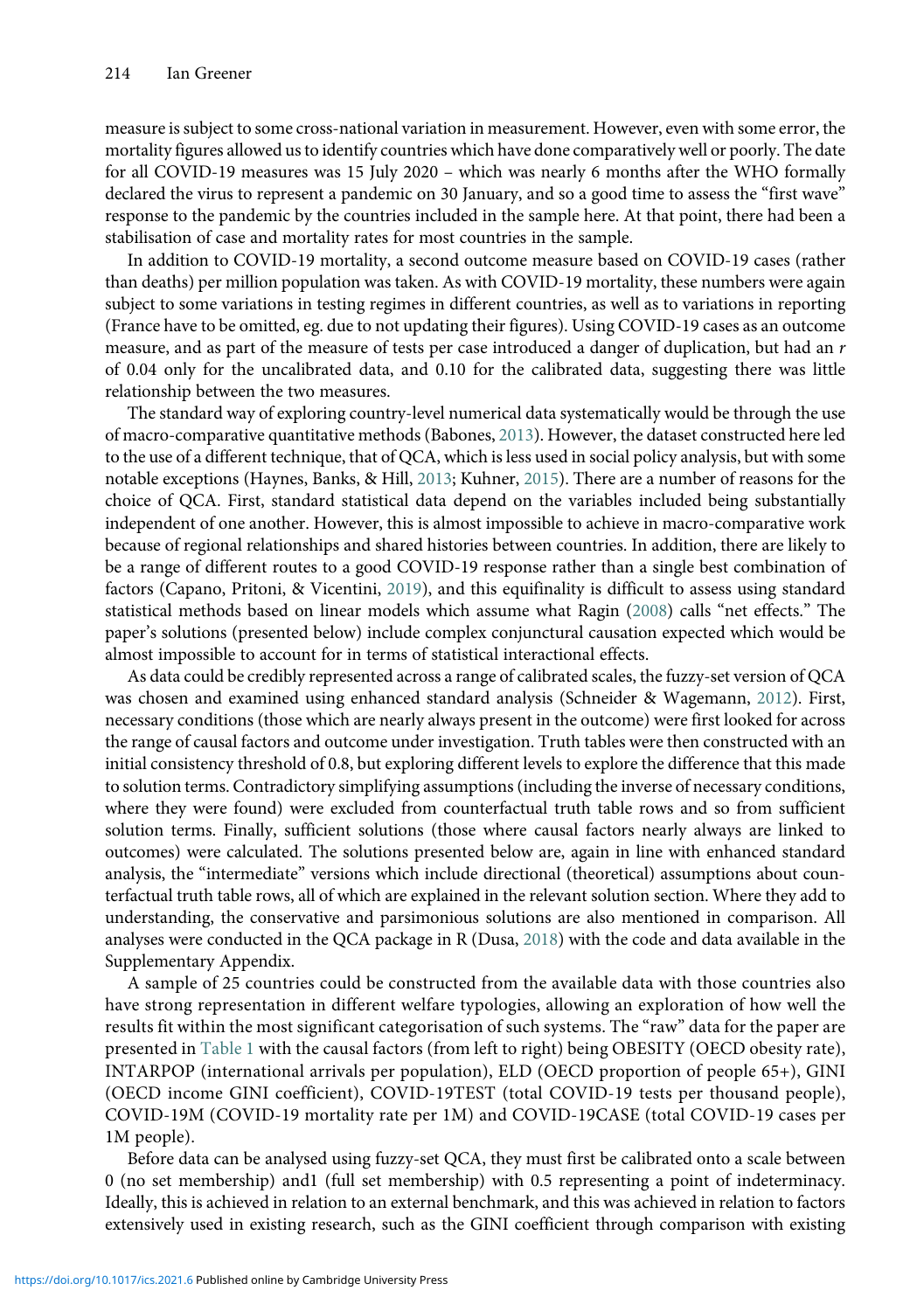| CASE           | <b>COUNTRY</b> | <b>OBESITY</b> | <b>INTARPOP</b> | <b>ELD</b> | <b>GINI</b> | COVID-19TEST | COVID-19M | COVID-19CASE |
|----------------|----------------|----------------|-----------------|------------|-------------|--------------|-----------|--------------|
| 1              | <b>AUS</b>     | 30.40          | 0.36            | 0.16       | 0.33        | 118.49       | 4.24      | 402.00       |
| $\overline{2}$ | AUT            | 21.90          | 3.47            | 0.19       | 0.28        | 77.79        | 78.72     | 2116.27      |
| 3              | <b>BEL</b>     | 24.50          | 0.79            | 0.19       | 0.26        | 90.82        | 844.46    | 5417.00      |
| 4              | CAN            | 31.30          | 0.56            | 0.17       | 0.31        | 85.13        | 233.11    | 2874.11      |
| $\mathbf 5$    | CZE            | 28.50          | 0.99            | 0.20       | 0.25        | 55.90        | 33.15     | 1245.78      |
| 6              | <b>DEN</b>     | 21.30          | 2.19            | 0.19       | 0.26        | 211.01       | 105.31    | 2254.93      |
| $\overline{7}$ | <b>FIN</b>     | 24.90          | 0.58            | 0.22       | 0.27        | 50.33        | 59.38     | 1317.70      |
| 8              | GER            | 25.70          | 0.47            | 0.21       | 0.29        | 76.10        | 108.27    | 2383.82      |
| 9              | GRE            | 27.40          | 2.81            | 0.22       | 0.32        | 36.69        | 18.52     | 372.54       |
| 10             | <b>ICE</b>     | 23.10          | 6.49            | 0.14       | 0.26        | 198.66       | 29.30     | 5582.42      |
| 11             | <b>IRE</b>     | 26.90          | 2.21            | 0.14       | 0.30        | 104.69       | 353.60    | 5198.68      |
| 12             | <b>ISR</b>     | 26.70          | 0.46            | 0.12       | 0.35        | 127.87       | 42.86     | 4893.98      |
| 13             | ITA            | 22.90          | 1.02            | 0.23       | 0.33        | 98.62        | 578.61    | 4024.75      |
| 14             | <b>JPN</b>     | 4.40           | 0.25            | 0.28       | 0.34        | 4.44         | 7.78      | 177.96       |
| 15             | <b>KOR</b>     | 4.90           | 0.30            | 0.14       | 0.36        | 27.04        | 5.64      | 264.31       |
| 16             | <b>LUX</b>     | 24.20          | 1.64            | 0.14       | 0.33        | 449.59       | 177.32    | 7917.24      |
| 17             | <b>NLD</b>     | 23.10          | 1.08            | 0.19       | 0.29        | 39.80        | 357.63    | 2981.70      |
| 18             | NZ             | 32.00          | 0.75            | 0.15       | 0.33        | 89.10        | 4.56      | 248.22       |
| 19             | <b>NOR</b>     | 25.00          | 1.06            | 0.17       | 0.26        | 66.42        | 46.67     | 1657.18      |
| 20             | <b>PRT</b>     | 23.20          | 1.58            | 0.22       | 0.32        | 127.45       | 163.58    | 4614.33      |
| 21             | <b>ESP</b>     | 27.10          | 1.76            | 0.19       | 0.33        | 82.34        | 607.62    | 5488.61      |
| 22             | <b>SWE</b>     | 22.10          | 0.72            | 0.20       | 0.28        | 59.41        | 549.05    | 7525.40      |
| 23             | SWI            | 21.20          | 1.21            | 0.18       | 0.30        | 79.12        | 194.93    | 3805.02      |
| 24             | UK             | 29.50          | 0.54            | 0.18       | 0.36        | 105.89       | 662.40    | 4292.09      |
| 25             | <b>USA</b>     | 37.30          | 0.24            | 0.16       | 0.39        | 121.70       | 412.28    | 10367.21     |

<span id="page-4-0"></span>Table 1. Raw data.

work making use of that factor (especially Wilkinson & Pickett, [2010](#page-14-0); Marmot, [2015\)](#page-13-0). Beyond this, data series were calibrated by first exploring them in relation to existing research (where it existed), and comparing possible values to graphical representations, as well as to those found through cluster analysis. This allowed an in-depth understanding of the properties of the data in the sample, and the informed selection of the calibration "anchor" points for set membership. The data were then calibrated using the direct method suggested by Ragin ([2008](#page-13-0), chapter 5), and so fitted on a logistic scale. Calibration means that that some cases were close to the crossover threshold between low and high, and in one case (Germany) this had implications for the results that will be explored in greater depth in the conclusion. All calibration decisions are shown and documented in the R code available in the Supplementary Appendix. The results of the analysis follow in the next section.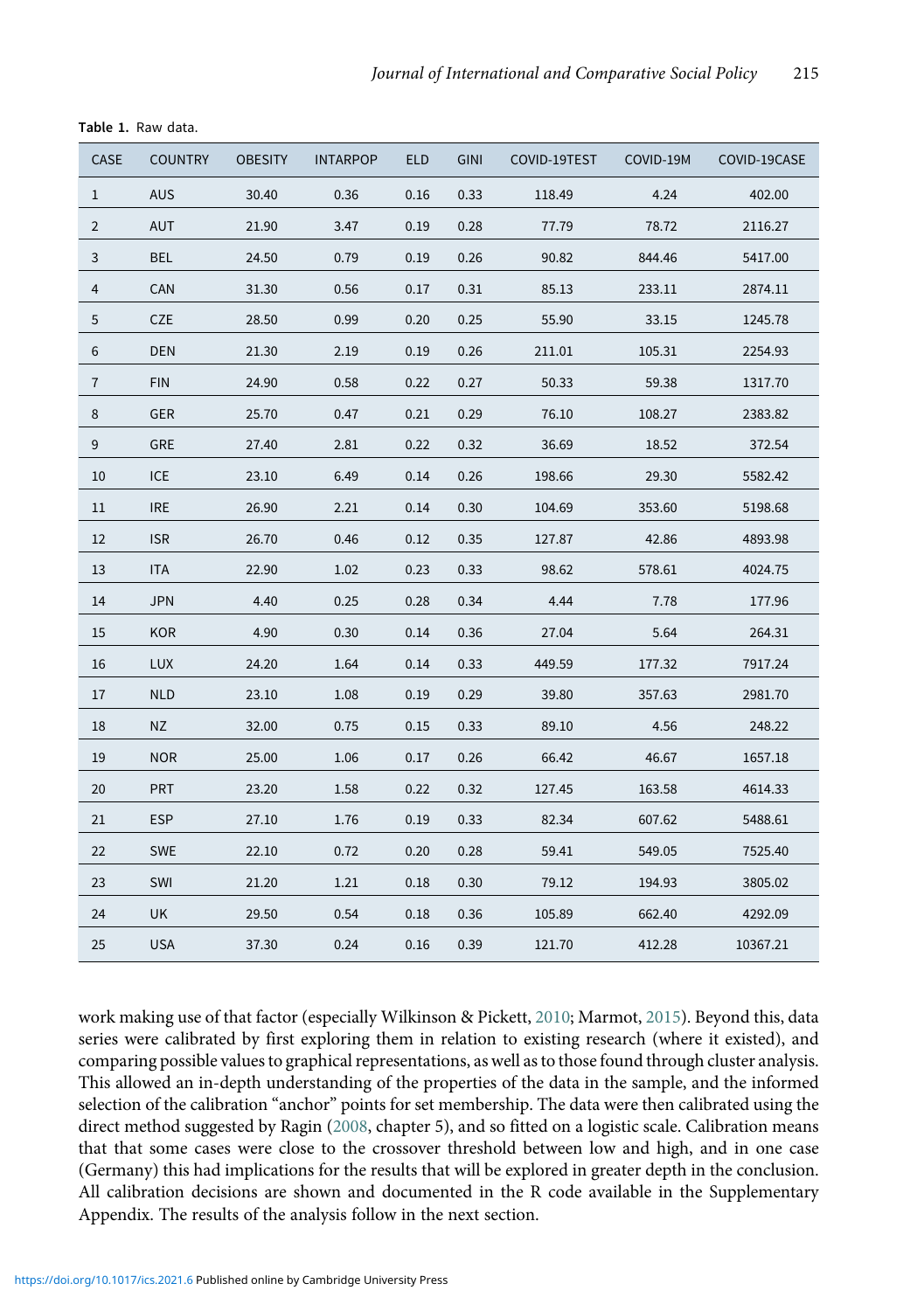# Results

This section explores the necessary and sufficient relations between five causal factors (obesity, elderly proportion, international arrivals, GINI and tests per case) first in relation to COVID-19 mortality, then COVID-19 cases outcomes, and finally an outcome made up of the logical relation COVID-19 mortality OR COVID-19 cases.

## Low COVID-19 mortality

A necessary condition is found where, given an outcome (here low COVID-19 mortality), causal conditions or combinations of them are always or nearly always occur in relation to it. In the calculation of necessary conditions for low COVID-19 mortality, the combination of high tests per case or low income inequality (TESTCASE  $+ \sim$ GINI) had a consistency of 0.86 and a relevance of 0.72, and high tests per case or low obesity (TESTCASE +  $\sim$ OBESITY) a consistency of 0.8 and a relevance of 0.77.

The next stage of analysis is to derive a truth table. This entails making a decision about the consistency level required of the rows, or combinations of causal conditions, which are needed for that row to be included in the analysis of sufficient conditions. As a benchmark, and following the recommendations made by Ragin, an initial consistency threshold of 0.8 was taken. At that level, the following truth table is generated, but would be identical up to a consistency threshold of 0.848 or down to 0.775. Truth tables show the combinations of causal factors and outcome measure – here only the cases and truth table rows with empirical data are reproduced for space reasons. In addition to these rows, "counterfactual" rows are also calculated for combinations of outcomes which did not occur empirically with consistency measures based on the combinations of factors which did empirically occur. How these counterfactual rows are treated in terms of the calculation of solutions is explained further below ([Table 2\)](#page-6-0).

There is a row in the truth table above that has a consistency above 0.8, but which is excluded from being taken forward to the solution (so OUT = 0), ie. the third truth table row, which has a consistency of 0.872 (LUX). Although that row has a consistency above 0.8, it has a proportional reduction in consistency (PRI) below 0.5, and so potentially appears in both the low mortality and high mortality solution – and so the decision to exclude it from the low mortality solution was taken.

Having carefully examined the truth table, the next stage of analysis is reached, where sufficient solutions are calculated. This is probably the most important stage of QCA as sufficient solutions are effectively the pathways to the achievement of the outcome we are interested in – here low COVID-19 mortality. Sufficient solutions are those where, starting from the combinations of causal factors, the outcome is always, or nearly always found. The following sufficient solution was generated with directional expectations, in line with existing research, of low elderly proportion, low GINI coefficient and low international arrivals [\(Table 3](#page-6-0)).

The low COVID-19 mortality sufficient solution has three pathways.

The first pathway has the largest unique coverage and covers five cases, combining high testing per case and low international arrivals. The second pathway covers six cases and combines high testing per case with low GINI. The third pathway combines high testing per case with both high obesity and high elderly population, and covers four cases. All three pathways incorporate the TESTCASE necessary condition.

In these solutions, there are no cases deviant for consistency, and the overall solution has a high consistency (0.93). However, there are three countries which achieved low COVID-19 mortality in the first wave, but did appear in these solution pathways – GER, ISR and JPN – and are therefore cases which are "deviant" for coverage. The discussion section below will pick up on all deviant cases and explore them in greater detail to account for possible reasons for their non-fit with solution terms.

In QCA, three sufficient solutions are calculated, depending on the assumptions made about the "counterfactual" data combinations. In the solution above (the intermediate one), only counterfactual rows which met the specified directional (theoretical) expectations were included. In addition to the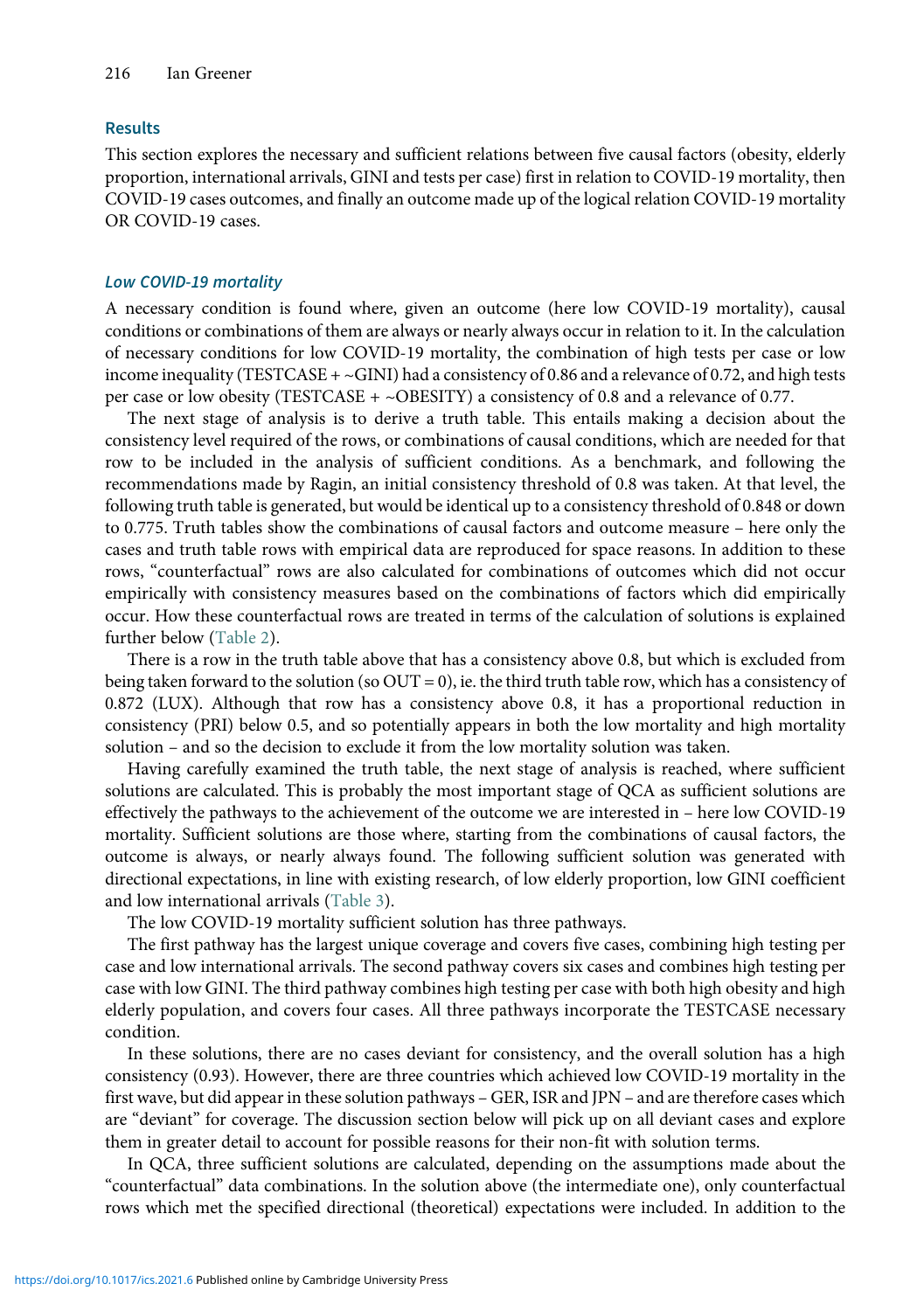| <b>OBESITY</b> | <b>ELD</b>   | <b>TESTCASE</b> | <b>INTARPOP</b> | <b>GINI</b>  | <b>OUT</b>   | Consistency | PRI   | Cases      |
|----------------|--------------|-----------------|-----------------|--------------|--------------|-------------|-------|------------|
| $\pmb{0}$      | $\mathbf 0$  | $\,1\,$         | $\pmb{0}$       | $\mathbf{1}$ | $\,1$        | 0.901       | 0.753 | <b>KOR</b> |
| $\pmb{0}$      | $\mathbf 0$  | $\mathbf{1}$    | $\mathbf{1}$    | $\pmb{0}$    | $\,1$        | 0.927       | 0.811 | <b>ICE</b> |
| $\pmb{0}$      | $\mathbf 0$  | $\mathbf 1$     | $\mathbf 1$     | $\,1$        | $\pmb{0}$    | 0.872       | 0.345 | <b>LUX</b> |
| $\pmb{0}$      | $\,1\,$      | $\pmb{0}$       | $\pmb{0}$       | $\pmb{0}$    | $\mathbf 0$  | 0.690       | 0.418 | BEL, SWE   |
| $\pmb{0}$      | $1\,$        | $\pmb{0}$       | $\pmb{0}$       | $\mathbf{1}$ | $\pmb{0}$    | 0.726       | 0.393 | <b>JPN</b> |
| $\pmb{0}$      | $1\,$        | $\pmb{0}$       | $\mathbf{1}$    | $\pmb{0}$    | $\pmb{0}$    | 0.742       | 0.477 | NLD, SWI   |
| $\pmb{0}$      | $\mathbf 1$  | $\pmb{0}$       | $\,1$           | $\,1$        | $\pmb{0}$    | 0.687       | 0.177 | ITA, PRT   |
| $\pmb{0}$      | $\,1\,$      | $\mathbf 1$     | $\,1$           | $\pmb{0}$    | $\,1$        | 0.904       | 0.799 | AUT, DEN   |
| $\,1$          | $\pmb{0}$    | $\pmb{0}$       | $\pmb{0}$       | $1\,$        | $\pmb{0}$    | 0.694       | 0.278 | ISR, USA   |
| $\,1$          | $\mathbf 0$  | $\pmb{0}$       | $\,1$           | $\pmb{0}$    | $\pmb{0}$    | 0.776       | 0.478 | <b>IRE</b> |
| $\,1$          | $\mathbf 0$  | $\,1\,$         | $\pmb{0}$       | $1\,$        | $\,1$        | 0.898       | 0.778 | AUS, NZ    |
| $\mathbf 1$    | $\,1\,$      | $\pmb{0}$       | $\pmb{0}$       | $\mathbf 0$  | $\mathbf 0$  | 0.744       | 0.499 | GER        |
| $\mathbf 1$    | $1\,$        | $\pmb{0}$       | $\pmb{0}$       | $\mathbf{1}$ | $\mathbf 0$  | 0.597       | 0.069 | CAN, UK    |
| $\mathbf{1}$   | $\mathbf{1}$ | $\mathbf 0$     | $\mathbf 1$     | $\mathbf{1}$ | $\pmb{0}$    | 0.651       | 0.151 | <b>ESP</b> |
| $\mathbf 1$    | $\,1\,$      | $\mathbf 1$     | $\pmb{0}$       | $\pmb{0}$    | $\mathbf{1}$ | 0.901       | 0.786 | CZE, FIN   |
| $\mathbf 1$    | $\mathbf{1}$ | $\mathbf{1}$    | $\mathbf 1$     | $\pmb{0}$    | $\,1\,$      | 0.900       | 0.780 | <b>NOR</b> |
| $\mathbf 1$    | $\mathbf 1$  | $\mathbf 1$     | $\mathbf 1$     | $\,1$        | $\,1$        | 0.849       | 0.591 | GRE        |

<span id="page-6-0"></span>Table 2. Truth table for low COVID-19 mortality.

Abbreviation: PRI, proportional reduction in consistency.

#### Table 3.

| Solution term        | Consistency | PRI   | Unique coverage<br>Coverage |       | Cases                        |
|----------------------|-------------|-------|-----------------------------|-------|------------------------------|
| TESTCASE*~INTARPOP   | 0.913       | 0.853 | 0.510                       | 0.141 | AUS, CZE, FIN, KOR, NZ       |
| TESTCASE*~GINI       | 0.936       | 0.883 | 0.478                       | 0.007 | AUT, CZE, DEN, FIN, NOR, ICE |
| OBESITY*ELD*TESTCASE | 0.885       | 0.786 | 0.376                       | 0.024 | CZE, FIN, GRE, NOR           |

Solution consistency 0.93, coverage 0.65.

Abbreviation: PRI, proportional reduction in consistency.

intermediate solution, a conservative solution is calculated based on empirical data only, and a parsimonious solution calculated based on including all counterfactual rows.

The conservative solution was more complex than the intermediate one, with the first solution pathway adding GINI\*~ELD but having the same countries included, the second pathway splitting into two more complex pathways – one AUT, DEN and ICE, and the other for CZE, FIN and NOR (both of which are subsets of the pathway above), and the third pathway having a more complex subset with AUS, KOR and NZ included, but GRE and NOR being split into another pathway solution. The parsimonious solution, based on all possible counterfactuals, offered four alternative solutions, but with one identical to the intermediate solution above. As such, the intermediate solution presented above seems to be robust across the different assumptions about counterfactual truth table rows.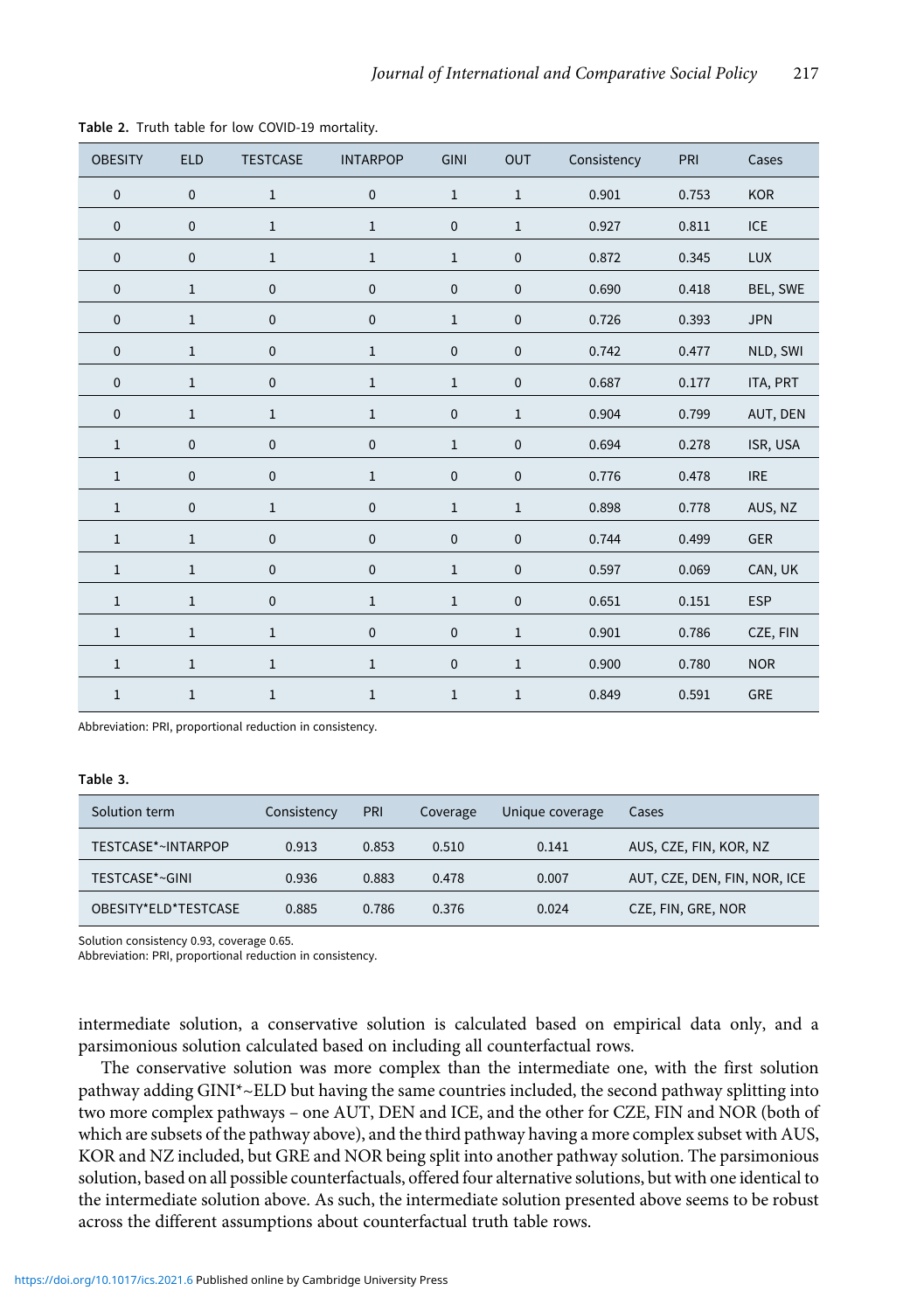## COVID-19 mortality OR COVID-19 cases

As well as calculating solutions for low COVID-19 mortality, solutions for low numbers of COVID-19 cases were also calculated. These solutions proved to be more complex than those for mortality, and while important, are included in the Supplementary Appendix only as they are perhaps less immediately important than those for mortality. Calculating sufficient relations for COVID-19 cases also allowed solutions to be generated for countries that had experienced both low numbers of cases and low mortality. It is to those solutions – representing the countries that responded most successfully to COVID in its first wave – that the paper now turns.

Fuzzy logic, to achieve the set of countries with outcomes with low scores for both mortality and cases, requires a calculation of COVID-19 mortality OR CASES, which means the outcome takes the highest value from either set. This has the effect of requiring cases in the high set to have either high COVID-19 mortality or high case numbers (or both), whereas those in the low set must have both low COVID-19 mortality and low case numbers. As such, using the fuzzy OR method is most demanding method of joining the two outcomes, requiring countries in the low set in both mortality and case outcomes.

For this outcome, a combination of high tests per case or low GINI (TESTCASE+~GINI - consistency 0.90, relevance 0.64) and high tests per case or low obesity (TESTCASE+~OBESITY – consistency 0.88, relevance 0.70) were important in terms of both their measures and fit to existing research, and so were included as necessary conditions. The truth table (included in the Supplementary Appendix) was produced with a consistency threshold of 0.788, so slightly below the ideal benchmark 0.8, but lowered to include AUS, NZ and KOR in the solution term, all of which had a PRI score above 0.5, and were clearly in the low outcome set. Reducing the consistency threshold slightly increased the coverage of the sufficient solution, while not introducing any deviant cases for consistency, and was justified in terms of the process of moving back and forth between cases and data (Ragin, [2014\)](#page-13-0). The sufficient solution was produced with directional expectations of low obesity, low elderly proportion, low GINI and low international travel, in line with previous solutions and existing research, but again only produced small variations by varying these expectations (Table 4). It was as follows:

The first solution pathway combines high testing per case and a high elderly population, and the second pathway high testing per case and low international travel. Both pathways have high coverage, and around the same unique coverage, along as incorporating the same necessary condition (TESTCASE).

There are no cases deviant for consistency in this solution, but two cases deviant for coverage (GER and JPN) – so represented cases which had low COVID-190 mortality or cases, but were not included in the solution. The parsimonious solution was identical to the intermediate one with the conservative solution having four pathways, all of which are subsets of the two solution terms above.

Given the importance of this solution term – representing the very best performing countries in terms of minimising both COVID-19 cases and COVID-19 mortality, the solution can is also represented graphically in [Figure 1](#page-8-0).

[Figure 1](#page-8-0) shows the relation between the sufficient solution for low COVID-19 mortality or COVID-19 case to mid-July, and the set membership of countries with low COVID-19 mortality of cases. The countries with high low COVID-19 mortality or low cases are labelled. The countries which are in the solution set are in the top right of the chart, indicating that there are no cases deviant for consistency. The chart also allows us to see the most typical cases – the ones which have the closest match of solution and data – as they are closest to the 45-degree line – DEN and AUS, with DEN most closely matching the

#### Table 4.

| Solution           | Consistency | <b>PRI</b> | Coverage | Unique coverage | Cases                        |
|--------------------|-------------|------------|----------|-----------------|------------------------------|
| TESTCASE*ELD       | 0.875       | 0.766      | 0.522    | 0.131           | AUT, CZE, DEN, FIN, GER, NOR |
| TESTCASE*~INTARPOP | 0.848       | 0.744      | 0.586    | 0.195           | AUS, CZE, FIN, KOR, NZ       |

Solution consistency 0.872, Coverage 0.718.

Abbreviation: PRI, proportional reduction in consistency.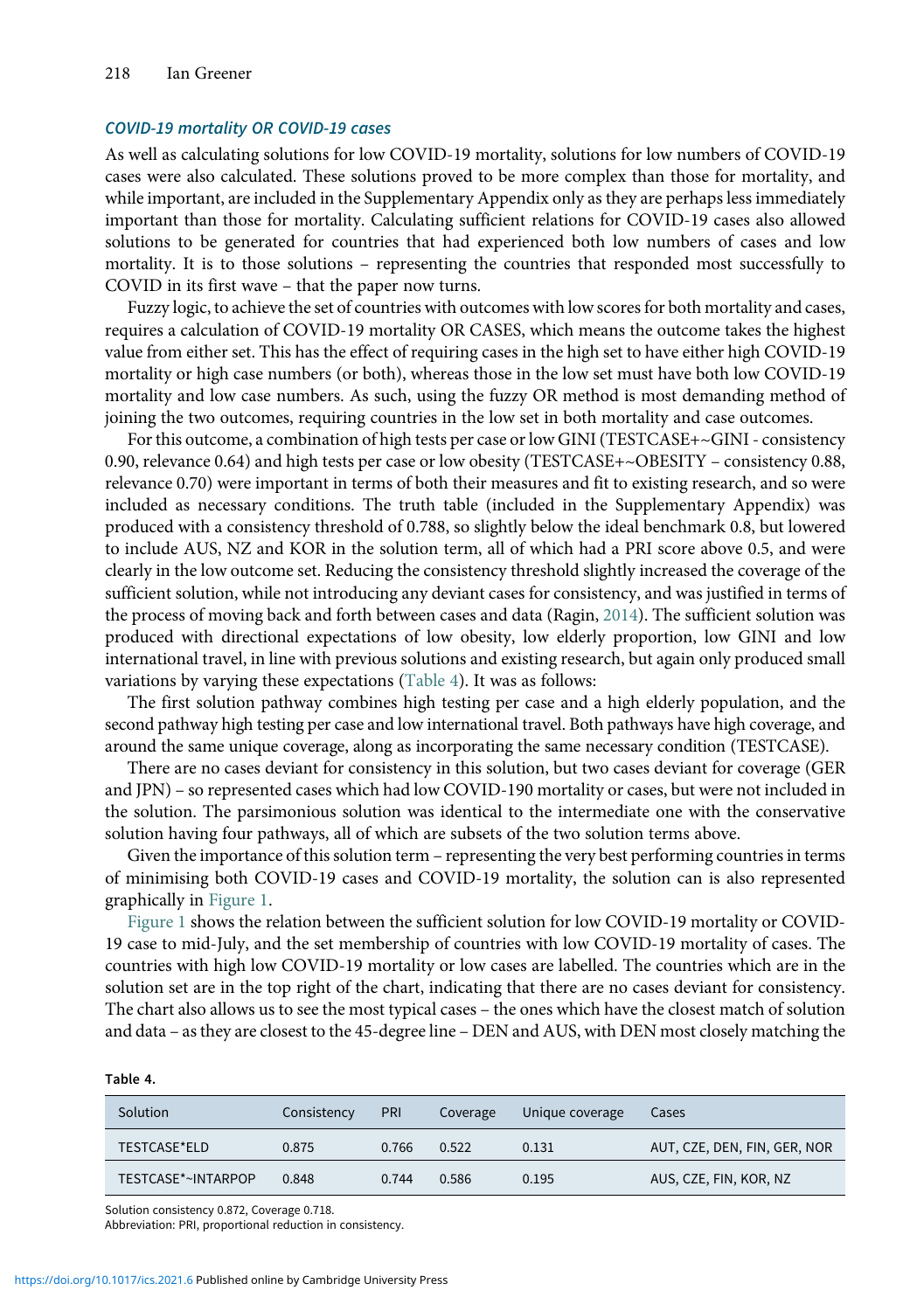<span id="page-8-0"></span>

Figure 1. Sufficient solution for low COVID-19 mortality OR low COVID-19 cases.

first solution pathway, and AUS the second. These two countries, then, represent the nearest to ideal types in terms of their "match" between solutions, mortality and cases.

## **Discussion**

To summarise the solutions presented above, the sufficient solution for low COVID-19 mortality as an outcome has three pathways, all of which high testing per COVID-19 case in common, then combined with low international travel, low income inequality or high obesity and high elderly proportion. The factor the solutions have in common, however, is high tests per COVID-19 case, emphasising the importance of testing (in relation to case numbers) and confirming its key role as a necessary condition. The low COVID-19 mortality OR COVID-19 sufficient solution has two pathways only. The first combines high tests per case with a high elderly population (in common with the first pathway of the low cases solution), and the second high tests per case combined with low international travel (in common with the first solution pathway for low COVID-19 mortality). From these solutions, it is hard to get away from the importance of testing in proportion to cases, but in the context that this factor forms sufficient solutions alongside different causal factors to generate the pathways to strong COVID responses, emphasising the importance of treating causation conjuncturally as QCA does.

It is also important to consider cases which were "deviant" in the sufficient solutions. These are cases which either appeared in solution terms when they did not meet the outcome (deviant for consistency) or which did not appear in solution terms when they did achieve the outcome (deviant for coverage). Data will always be imperfect, and no simple model can completely capture reality – especially in the flux of a global crisis. Exploring deviant cases gives additional insight into both our cases and the solution patterns that have been identified. There were no cases deviant for consistency in the results presented above, but some that were deviant for coverage. In the low COVID-19 mortality solution GER, ISR and JPN were in this category – and so have achieved low COVID-19 mortality, but not through the same route as the QCA solution pathways. GER and JPN were also deviant for coverage for low COVID-19 mortality OR cases. It is therefore worth considering these cases in additional depth.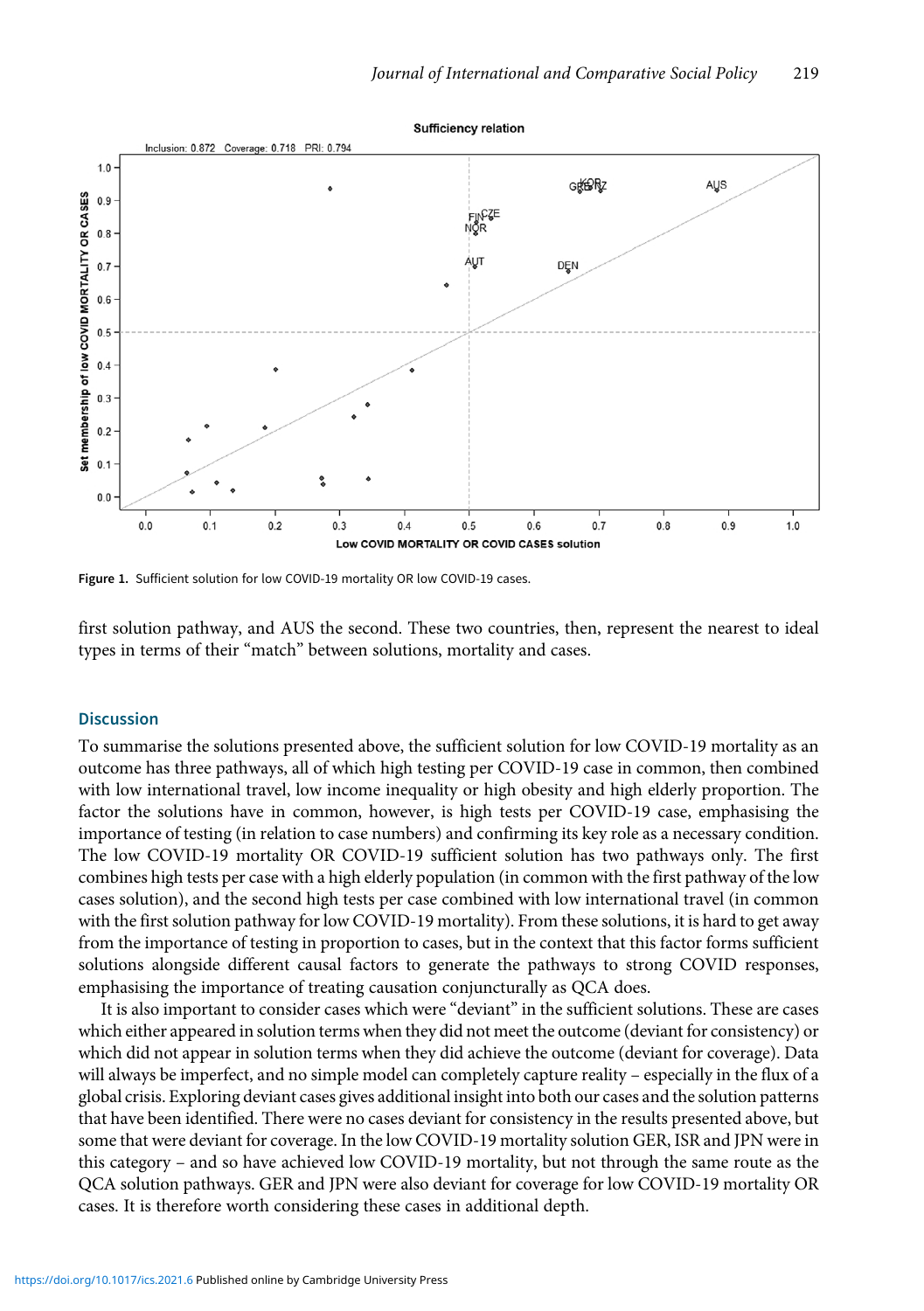Despite being internationally lauded in terms of its testing regime, Germany falls just within the just within the calibrated measure of having low tests per case, and so is a marginal case of deviancy. At the same time, however, in may also have taken a more sophisticated approach to testing than in other countries – whereas the measure of tests per case gives a wide "net"to catch cases, a sophisticated test and trace system might allow fewer tests to be carried out, but ensure they are being focussed on the right people (Beaumont & Connolly, [2020](#page-13-0); Desson et al., [2020\)](#page-13-0).

Japan is unusual in that it did not impose a lockdown until April, and so a month after many other countries included here, but may have had advantages in terms of social factors such as more routine wearing of masks and more socially distant customs such as bowing (rather than hand-shaking or kissing). Although Japan imposed lock-down later than other nations, it was quicker than many western nations in banning mass gatherings, and this may have also prevented large-scale transmission events. Japan looks very much more of an obviously outlier case in terms of its response to COVID-19 (Fukushima, [2020\)](#page-13-0).

Finally, it is clear from the international COVID-19 tracker<sup>3</sup> as well as international media coverage, that Israel represents a very unusual case, with a low COVID-19 mortality during its first wave, but a relatively high number of COVID-19 cases. However, in terms of the 6-month timescale the paper covers, it appeared to be entering a second peak of cases earlier than other cases in the sample (Schulman, [2020\)](#page-14-0), perhaps due to reopening its economy too early.

As such, of the three cases deviant for coverage in the solutions above, Germany appears to be missing from sufficient solution terms because of its more focussed approach to testing, with Japan appearing more of an outlier where further research would be extremely useful, and Israel out of synchronisation with other countries in its

#### COVID-19 solutions and health and welfare typologies

To take the analysis further, the QCA results can be compared to those from existing welfare and health typologies to explore the relationship between the two, and assess whether particular types of welfare and health systems appear to be associated with stronger first-wave responses to COVID-19. It would be virtually impossible to explore every welfare and health typology given the explosion of work since the publication of Esping-Andersen [\(1990\)](#page-13-0). However, Bambra [\(2007\)](#page-13-0) produces an important summary, to which further work, including that of Wendt in his categorisations of health systems (Reibling, Ariaans, & Wendt, [2019;](#page-13-0) Wendt, [2009\)](#page-14-0), can be added. The locations of countries in those typologies can then be compared to their inclusion in the low set for COVID-19 mortality and COVID-19 cases (a full table of this comparison is included in the Supplementary Appendix).

The typologies which best fit the countries in the low COVID-19 mortality OR COVID-19 cases were those from Castles and Mitchell [\(1993\)](#page-13-0), Bonoli ([1997](#page-13-0)) and Pitruzzello ([1999](#page-13-0)). These typologies are all based on general characteristics of welfare systems, suggesting that impact of the pandemic goes wider than the health system alone. Within these three typologies, the first two especially put an emphasis on welfare expenditure as one category, alongside a measure of the extent of societal redistribution. Working through the detail of these typologies, and updating them for the most recent data available allowed two welfare dimensions to be mapped against one another based on their underlying logics, and based on updated data from the most recent year available.

The first dimension considered was social expenditure (both public and private) as a proportion of GDP to capture the OECD's insight (, [2014\)](#page-13-0) that to capture the full extent of welfare spending we need to consider both public and private sources. Using total social expenditure comes with the potential problems of the fairness and affordability of provision, however, so the second dimension measures, following Castles and Mitchell ([1993](#page-13-0)), the proportional difference between the GINI income coefficient

<sup>3</sup> <https://www.bsg.ox.ac.uk/research/research-projects/coronavirus-government-response-tracker>.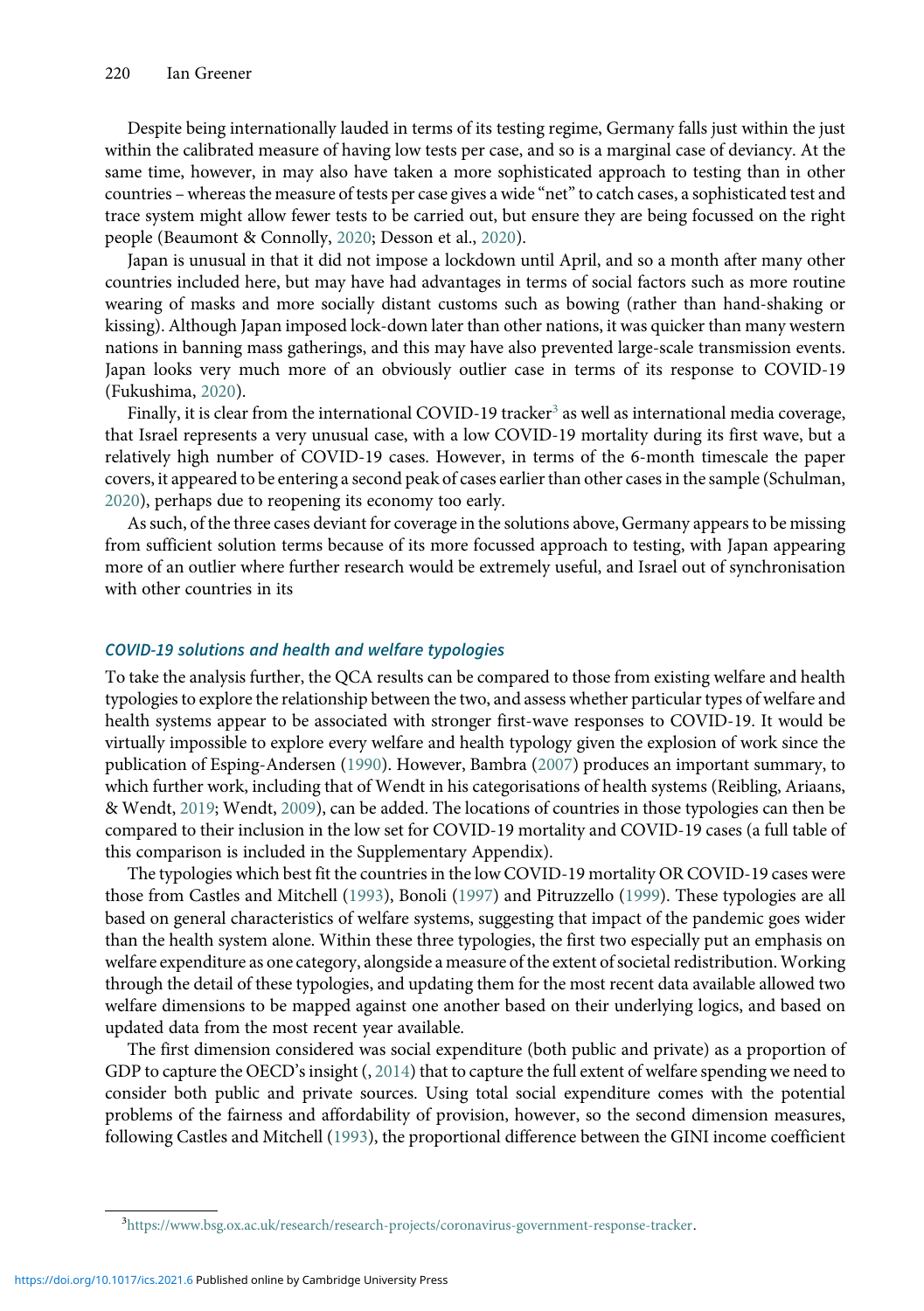

#### Two dimension social welfare categorisation

Figure 2. A two-dimensional social welfare categorization.

for market income, and the GINI coefficient after taxes and transfers, to assess the redistributive extent of different welfare systems. This dimension also links to the consistent appearance of the GINI factor in the QCA solution terms above. All countries for which consistent measures could be found were included, leading to the inclusion of some not in the COVID-19 solutions above. Finally, the median values for each dimension were taken, and which divided the countries into four sectors which can be diagrammed as follows:

Figure 2 and its underlying data, in turn, can be related to their position in the solution set (above) of COVID-19 mortality OR COVID-19 cases. This yielded [Table 5](#page-11-0), with countries in the high set having "+" next to their names and those in the low set having "~."

From [Table 5,](#page-11-0) countries with both high redistribution and high total social expenditure have the strongest first-wave COVID-19 outcomes (with NOR being a borderline case just falling within this group). This category of countries includes some countries which are generally categorized as Social Democratic (AUT, BEL, DNK, NOR) but also some others categorized as Conservative (FIN, FRA, GER), as well as GRC and PRT from "Southern" group (see eg. (Bambra, [2007](#page-13-0)). There are, however, no countries usually categorised as "Liberal." There are also two countries that appear to have a favourable welfare context for handling COVID-19, but which have done worse than might have been anticipated – BEL and PRT, with Belgium especially interesting because of its very high-profile problems in dealing with COVID-19.

Examining the governmental response tracker for COVID-19 as well as contemporary news coverage, in Belgium the response to the virus appears to have become highly politicised (Galindo, [2020\)](#page-13-0), with the government claiming its higher death rate is due to more rigorous reporting of deaths than in other countries (de Block, [2020](#page-13-0)). However, Belgium also appears as having amongst the highest death rate in the EIU report (which uses excess mortality rather than COVID-19-specific mortality, as in this paper), and there appear to have been clear failings in terms of the provision of PPE that mirrored those of the UK, another country with a high mortality rate. Equally, neither Belgium nor Portugal can claim to have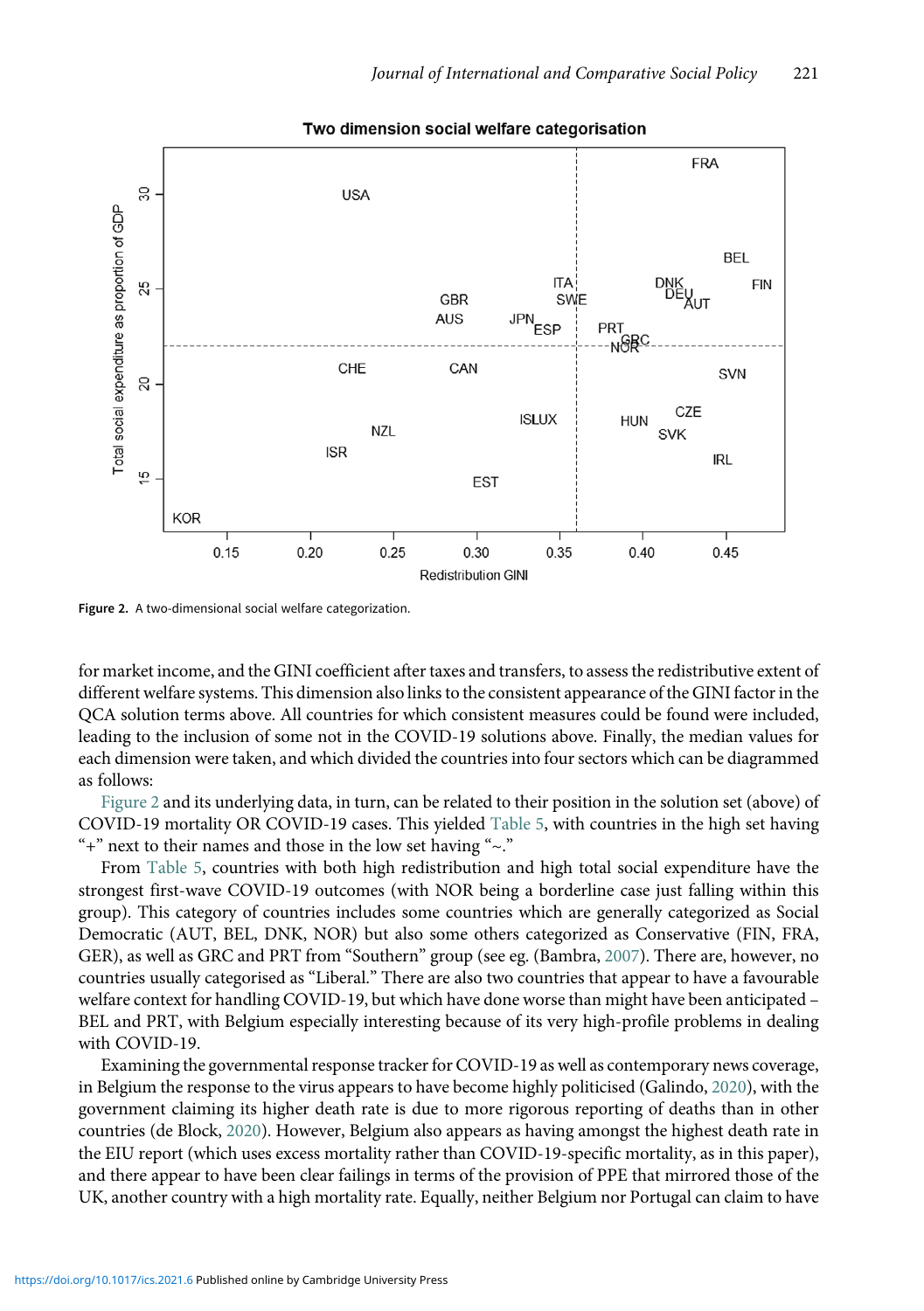#### <span id="page-11-0"></span>222 Ian Greener

| Redistribution (GINI)/total social expenditure | Low total social expenditure | High total social expenditure |  |
|------------------------------------------------|------------------------------|-------------------------------|--|
| Low redistribution                             | KOR $\sim$                   | Low G/high T                  |  |
|                                                | $ISR +$                      | AUS $\sim$                    |  |
|                                                | $NZL \sim$                   | $UK +$                        |  |
|                                                | EST N/A                      | JPN $\sim$                    |  |
|                                                | $ISL +$                      | ESP+                          |  |
|                                                | $LUX +$                      | $ITA +$                       |  |
|                                                | $CAN +$                      | SWE +                         |  |
|                                                | $CHE +$                      | $USA +$                       |  |
| High redistribution                            | $IRL +$                      | PRT+                          |  |
|                                                | SVK N/A                      | GRC $\sim$                    |  |
|                                                | HUN N/A                      | NOR $\sim$                    |  |
|                                                | CZE ~                        | $AUT \sim$                    |  |
|                                                | SVN N/A                      | GER $\sim$                    |  |
|                                                |                              | $DNK \sim$                    |  |
|                                                |                              | BEL +                         |  |
|                                                |                              | $FIN \sim$                    |  |
|                                                |                              | FRA N/A                       |  |

Table 5. Two-factor typology and "fit" with the calibrated scores for high or low COVID-19 mortality OR COVID-19 cases.

a test per case ratio that which would put it in the high set for this factor, and the importance of this causal factor in the solutions above has already been made clear. It would seem, from this analysis, that Belgium and Portugal fell short in their first-wave COVID-19 response, especially in relation to testing, and despite the relative advantages that their social welfare systems held for them.

Looking at the combination of low redistribution but high total social expenditure, countries in this category tend to produce low outcomes, except for AUS and JPN, with the former notoriously difficult to categorise because of its combination of its liberal economy with a more extensive welfare system than we might expect, and the latter (as noted above) a case deviant for both consistency and coverage in our analysis above, underlying its unusually successful (in terms of COVID-19) pattern of causal factors.

The combination of low redistribution and low total social expenditure includes a majority of countries with relatively poor COVID-19 outcomes, except for NZ and KOR, which appear along with AUS, CZE and FIN, in the low COVID-19 mortality OR COVID-19 case solution and have the combination of high tests per case and low international arrivals. NZ, KOR, AUS, CZE and FIN therefore have these risk factors in their favour, both of which repeatedly appeared in the QCA solution terms of strongly-performing countries, despite the less helpful contexts their welfare systems appear to create.

Finally, in the combination of high redistribution but low total social expenditure, there are only two countries included in the COVID-19 case and mortality data, so this combination offers an opportunity for further research. However, it is worth noting that three of the five countries here are outliers in terms of most OECD health and welfare measures, and so whether they can form part of a wider systematic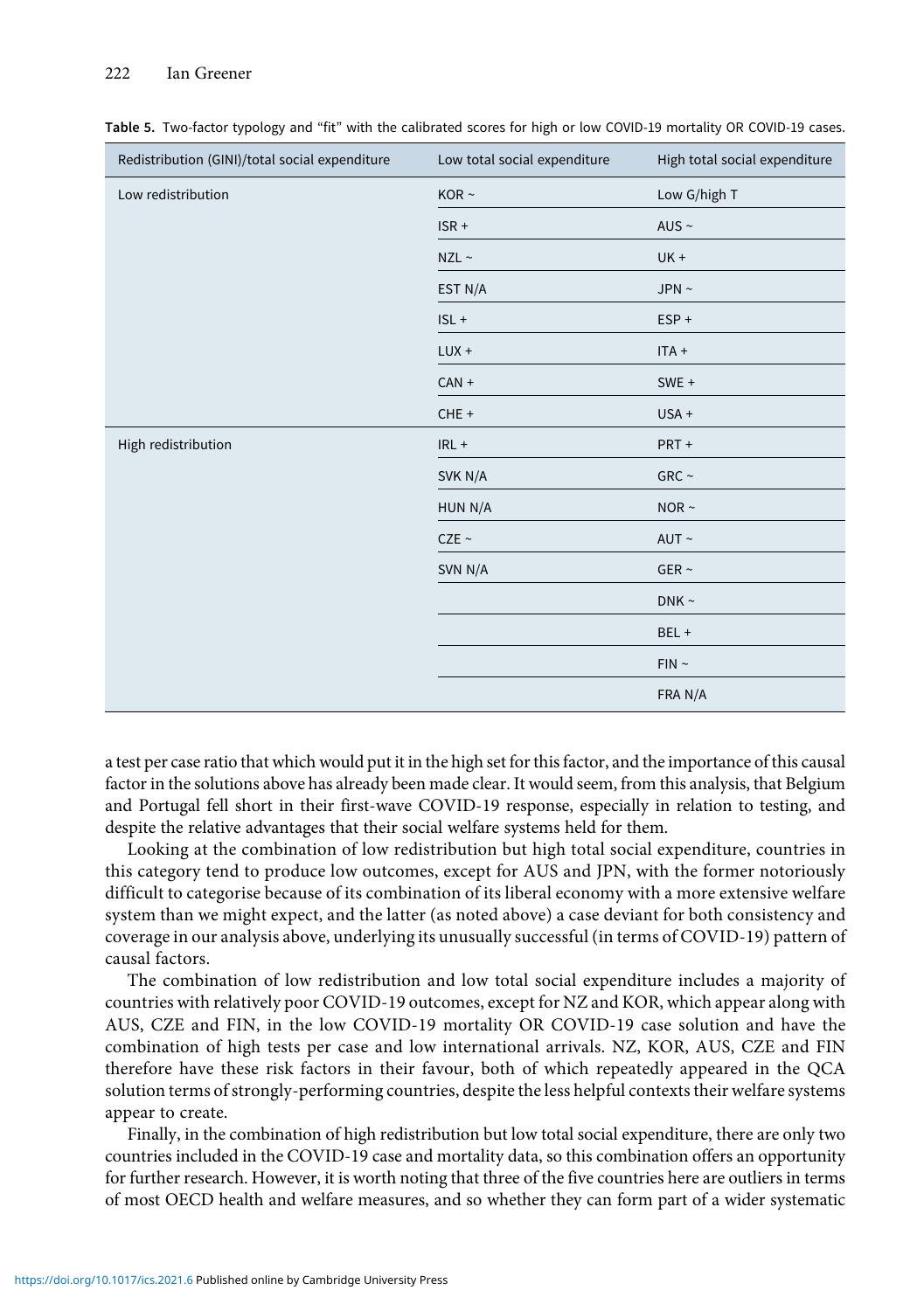comparison in terms of the factors identified here is perhaps more open to question. They do form a clear fourth cluster or category in terms of their position in relation to the redistribution and total social expenditure typology here though.

# Conclusion

Considering how well countries responded to challenge of a global pandemic gives us insights not only into their ability to put in place pandemic-specific measures (such as testing) but also how key contextual factors have worked in relation to them. Placing the QCA results in the context of a two dimensional mapping of countries derived from existing welfare typologies, added additional depth as well as linking the solutions to existing typology research.

The TESTCASE factor, COVID-19 tests per case, has a strong claim to be the most important causal factor for first-wave response to COVID-19, being both conceptually important as it shows the importance of the testing regime needing to be in proportion to the number of cases, as well as empirically central to the solutions that were generated. TESTCASE appears in all the solution pathways for low COVID-19 mortality, in two of the pathways for low COVID-19 cases, and in both solution pathways for low COVID-19 mortality OR COVID-19 cases. As such, it is not a high volume of testing per se that was linked to lower levels of COVID-19 cases or mortality, but high numbers of test per case – and that is a key distinction. High numbers of tests per case suggest a governmental response designed to test not only those with the virus, but also to prevent further spread. The test per case factor may also be a proxy for the ability of governments to quickly respond to a novel challenge. Putting in place a robust and largescale testing regime is not a trivial challenge and is one that countries responded to with different degrees of success. It will be fascinating to see if the countries that were able to meet this challenge are also those best able to respond to future global societal challenges.

The addition of international arrivals appears in solution terms throughout the paper, and so appears a useful addition, even though it has not centrally appeared in existing COVID-19 research, as it. The international arrivals factor appears in the first solution pathway for low COVID-19 mortality (as low), as both low and high pathways in relation to COVID-19 cases (and in all but one solution pathway), and in the solution pathway for low COVID-19 mortality OR COVID-19 cases (as low).

It is clear that achieving a strong first-wave COVID-19 response does not mean countries have necessarily achieved subsequent success in dealing with the virus as well. However, the results do give us an indication of which countries did manage to most successfully meet the initial challenge the pandemic offered, and this presents an opportunity for future research exploring its relationship to both subsequent response to COVID-19, as well as to other novel crises which, if the "risk society" thesis is correct (Beck, [1992\)](#page-13-0), are set to become a feature ever-more present in our lives.

After deriving its QCA results in relation to COVID-19, the paper compared them to existing typologies of welfare and health, from which dimensions based on total social expenditure and differences in market and post-transfer GINI coefficients were derived. A mapping of countries in the sample based on those dimensions was constructed, with a clear relationship between them and the COVID-19 outcome measures. Exploring the positioning of countries across these two dimensions and in relation to their QCA solutions makes clear those which are unusual in their positioning (as for AUS, NZ and KOR), or by their appearance in QCA solutions as deviant cases (such as JPN) for coverage, or which we might have expected to have handled COVID-19 better than they did (such as BEL). For countries which have done worse than we might expect from their position in the typology (BEL and PRT), low testing per case may well be the decisive factor, despite those countries having a social welfare system shared with other systems with much stronger COVID-19 responses. Overall, it cannot be concluded that the countries most likely to have effectively responded to COVID-19 in its first-wave were especially social democratic, conservative, or even southern, but only by exception were they liberal.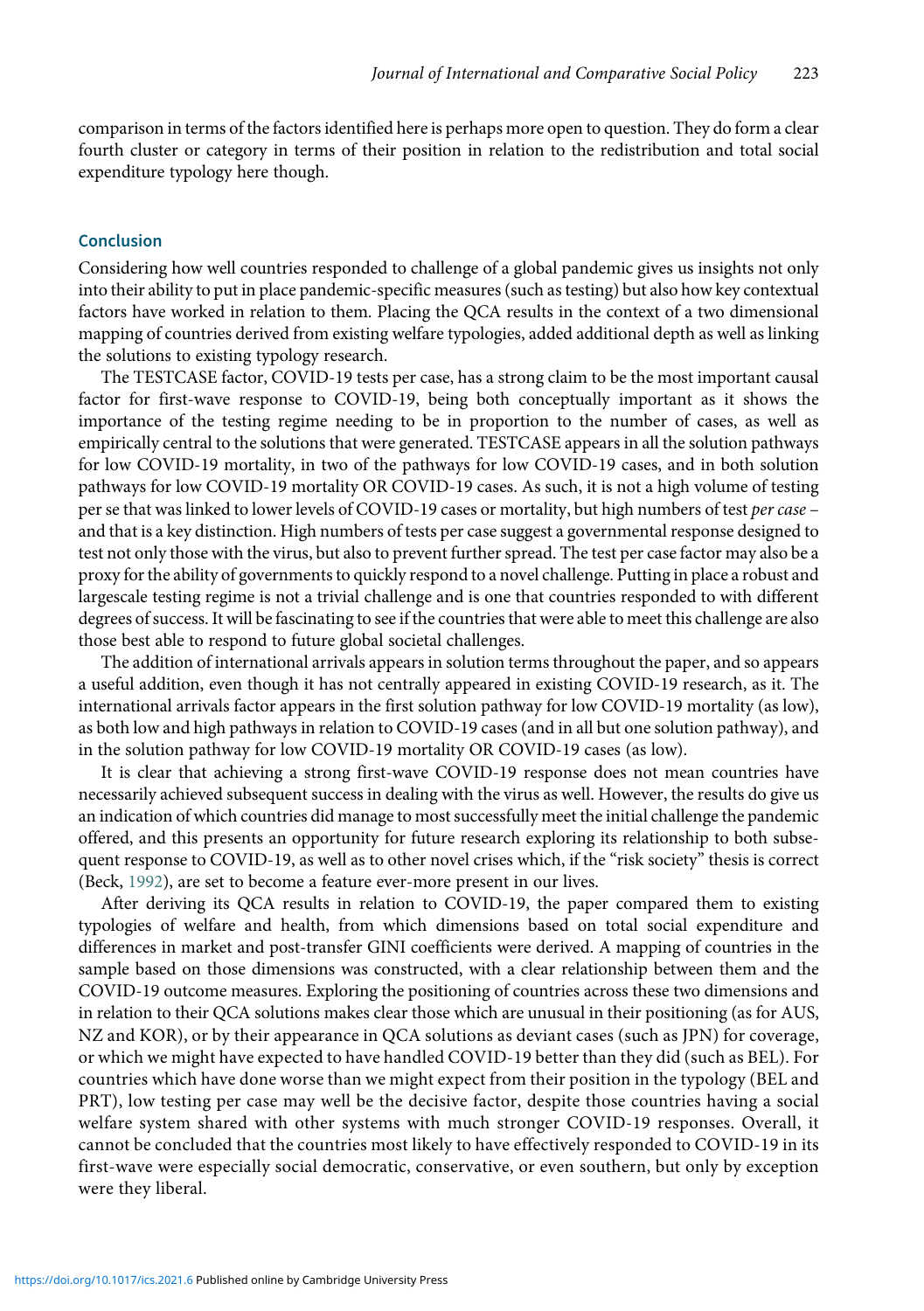<span id="page-13-0"></span>Supplementary Materials. To view supplementary material for this article, please visit [http://dx.doi.org/10.1017/](http://dx.doi.org/10.1017/ics.2021.6) [ics.2021.6](http://dx.doi.org/10.1017/ics.2021.6).

#### References

Babones, S. (2013). Methods for quantitative macro-comparative research. London: Sage.

- Bambra, C. (2007). Going beyond the three worlds of welfare capitalism: Regime theory and public health research. Journal of Epidemiology and Community Health, 61, 1098–1102.
- Beaumont, P., & Connolly, K. (2020). Covid-19 track and trace: what can UK learn from countries that got it right? Pledge of "world-beating" system will have to look to likes of South Korea and Germany, The Guardian, 21 May.

Beck, U. (1992). Risk society: Towards a new modernity. London: Sage.

- Bonoli, G. (1997). Classifying welfare states: A two-dimension approach. Journal of Social Policy, 26(3), 351-372. doi[:10.1017/](https://doi.org/10.1017/S0047279497005059) [S0047279497005059.](https://doi.org/10.1017/S0047279497005059)
- Capano, G., Pritoni, A., & Vicentini, G. (2019). Do policy instruments matter? Governments' choice of policy mix and higher education performance in Western Europe. Journal of Public Policy, 40, 1-27. doi[:10.1017/S0143814X19000047.](https://doi.org/10.1017/S0143814X19000047)
- Castles, F., & Mitchell, D. (1993). Three worlds of welfare capitalism or four?. In F. Castles, Families of nations. Brookfield: Dartmouth.
- Chor, L. (2020). How Hong Kong avoided a single coronavirus death in care homes: Care homes learnt a "painful lesson"from SARS, and quickly sprung into action to make sure the same thing didn't happen with Covid-19, The Independent, 26 May.
- de Block, M. (2020). In defence of Belgium's coronavirus response, Politico blog, 9 July. Available at [https://www.politico.eu/](https://www.politico.eu/article/in-defense-of-belgium-coronavirus-covid19-pandemic-response/) [article/in-defense-of-belgium-coronavirus-covid19-pandemic-response/.](https://www.politico.eu/article/in-defense-of-belgium-coronavirus-covid19-pandemic-response/)
- Desson, Z., Lambertz L., Peters J.W., Falkenbach M., Kauer L. (2020). Europe's Covid-19 outliers: German, Austrian and Swiss policy responses during the early stages of the 2020 pandemic. Health Policy and Technology, 9(4), 405–418. doi: [10.1016/j.hlpt.2020.09.003](https://doi.org/10.1016/j.hlpt.2020.09.003).
- Dusa, A. (2018). QCA with R: A comprehensive resource. London: Springer.
- Economist Intelligence Unit. (2020). How well have OECD countries responded to the coronavirus crisis?. London: Economist Intelligence Unit.
- Esping-Andersen, G. (1990). The three worlds of welfare capitalism. New Jersey: Princeton University Press.
- Fukushima, G. (2020). Japan's response to COVID-19: A preliminary assessment, The Japan Times, 5 May. Available at [https://](https://www.japantimes.co.jp/opinion/2020/05/05/commentary/japan-commentary/japans-response-covid-19-preliminary-assessment/) [www.japantimes.co.jp/opinion/2020/05/05/commentary/japan-commentary/japans-response-covid-19-preliminary](https://www.japantimes.co.jp/opinion/2020/05/05/commentary/japan-commentary/japans-response-covid-19-preliminary-assessment/)[assessment/.](https://www.japantimes.co.jp/opinion/2020/05/05/commentary/japan-commentary/japans-response-covid-19-preliminary-assessment/)
- Galindo, G. (2020). Molotov attack on Belgian parliament was "retaliation" for coronavirus response, Brussels Times, 28 July.
- Hastie, C.E., et al. (2020). Vitamin D concentrations and COVID-19 infection in UK biobank. Diabetes & Metabolic Syndrome: Clinical Research & Reviews, 14(4), 561–565. doi:[10.1016/j.dsx.2020.04.050](https://doi.org/10.1016/j.dsx.2020.04.050).
- Haynes, P., Banks, L., & Hill, M. (2013). Social networks amongst older people in OECD countries: A qualitative comparative analysis. Journal of International and Comparative Social Policy, 29(1), 15–27. doi[:10.1080/21699763.2013.802988.](https://doi.org/10.1080/21699763.2013.802988)
- Johnson, C. (2020). Coronavirus highlights the painful political truth about health inequality. Is social democracy the answer?, The Conversation, 9 April. Available at [https://theconversation.com/coronavirus-highlights-the-painful-political-truth](https://theconversation.com/coronavirus-highlights-the-painful-political-truth-about-health-inequality-is-social-democracy-the-answer-135543)[about-health-inequality-is-social-democracy-the-answer-135543](https://theconversation.com/coronavirus-highlights-the-painful-political-truth-about-health-inequality-is-social-democracy-the-answer-135543).
- Kirby, T. (2020). Evidence mounts on the disproportionate effect of COVID-19 on ethnic minorities. The Lancet Respiratory Medicine, 8(6), 547–548. doi[:10.1016/S2213-2600\(20\)30228-9](https://doi.org/10.1016/S2213-2600(20)30228-9).
- Kuhner, S. (2015). The productive and protective dimensions of welfare in Asia and the Pacific: Pathways towards human development and income equality? Journal of International and Comparative Social Policy, 31(2), 151–173.
- Marmot, M. (2015). The health gap: The challenge of an unequal world. London: Bloomsbury.
- OECD (2014). Social expenditure update: Social spending is falling in some countries, but in many others it remains at historically high levels. Paris: OECD.
- Pitruzzello, S. (1999). Decommodification and the worlds of welfare capitalism: A cluster analysis. Florence: European Research Institute.

Powell, M., & Barrientos, A. (2011). An audit of the welfare modelling business. Social Policy and Administration, 45(1), 69-84. Ragin, C. (2008). Redesigning social inquiry: Fuzzy sets and beyond. Chicago: University of Chicago Press.

- Ragin, C. (2014). The comparative method: Moving beyond qualitative and quantitative strategies. Oakland: University of California Press.
- Ragin, C., & Fiss, P. (2016). Intersectional inequality: Race, class, test scores and poverty. Chicago: University of Chicago Press.

Reibling, N., Ariaans, M., & Wendt, C. (2019). Worlds of healthcare: A healthcare system typology of OECD countries. Health Policy, 123(7), 611–620. doi[:10.1016/j.healthpol.2019.05.001.](https://doi.org/10.1016/j.healthpol.2019.05.001)

Romagnani, P., et al. (2020). The COVID-19 infection: Lessons from the Italian experience. Journal of Public Health Policy. doi: [10.1057/s41271-020-00229-y.](https://doi.org/10.1057/s41271-020-00229-y)